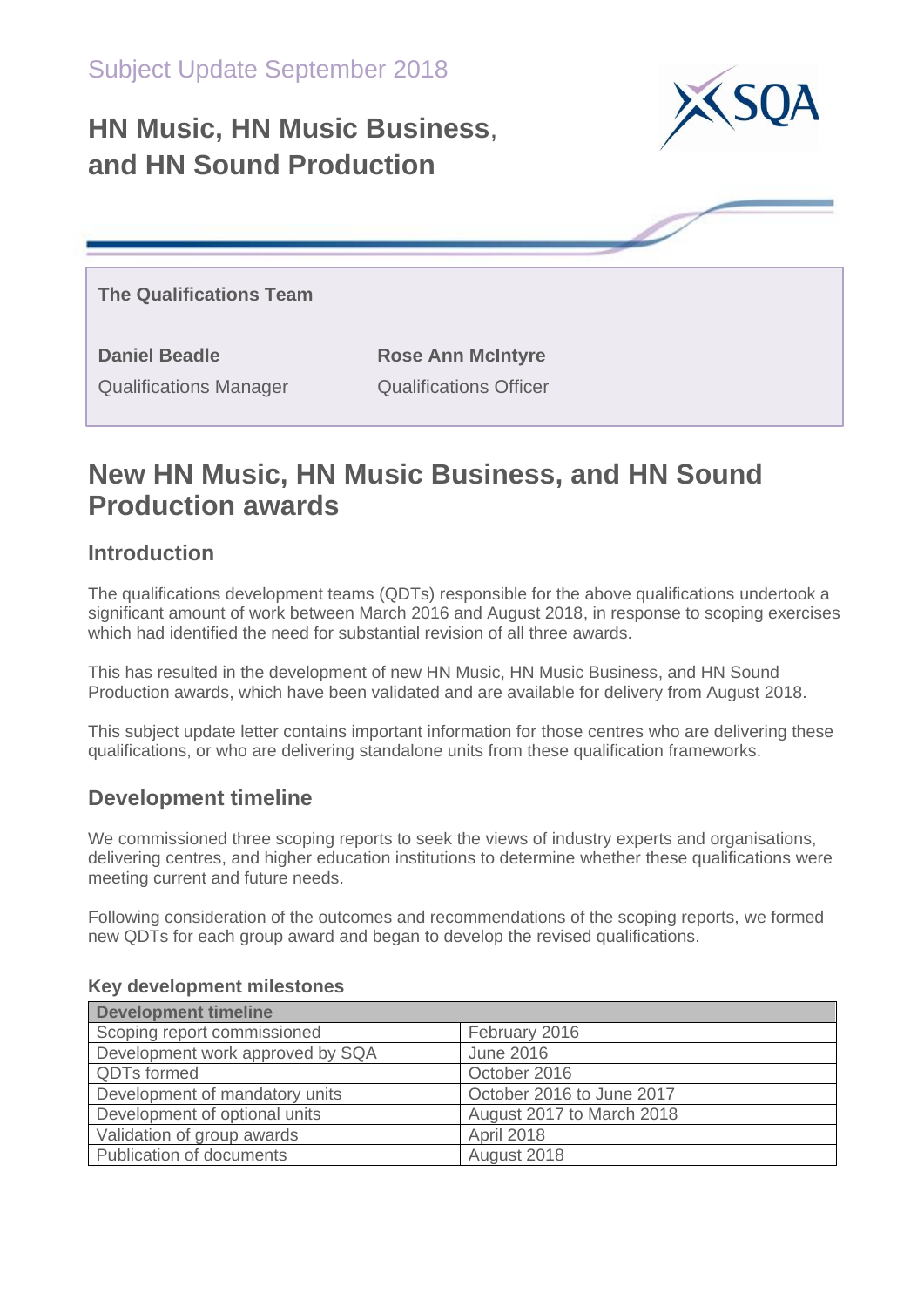### **Documentation now available**

The following documentation is now available for the new HN Music, HN Music Business, and HN Sound Production group awards:

| <b>Group</b><br>award              | <b>Group award</b><br>code     | Link to group award document                           |
|------------------------------------|--------------------------------|--------------------------------------------------------|
| <b>HN Music</b>                    | GP12 15 (HNC)<br>GP15 16 (HND) | https://www.sqa.org.uk/sqa/files_ccc/GP1215_GP1516.pdf |
| <b>HN Music</b><br><b>Business</b> | GP11 15 (HNC)<br>GP14 16 (HND) | https://www.sqa.org.uk/sqa/files_ccc/GP1115_GP1416.pdf |
| <b>HN Sound</b><br>Production      | GP13 15 (HNC)<br>GP16 16 (HND) | https://www.sqa.org.uk/sqa/files_ccc/GP1315_GP1616.pdf |

#### **Mandatory and optional unit specifications**

Mandatory and optional unit specifications have now been published on the SQA website and you can access these via the **HN Unit Search** facility.

#### **Mandatory unit assessment support packs**

You can find assessment support materials for all mandatory units in the new group awards on the SQA Secure site, within the Performing Arts category, by using these links:

**Mandatory unit assessment support packs**

HN Music assessment support packs:

[https://secure.sqa.org.uk/secure/HN/HN\\_Sectors/Performing\\_Arts/HNC\\_HND\\_Music](https://secure.sqa.org.uk/secure/HN/HN_Sectors/Performing_Arts/HNC_HND_Music)

HN Music Business assessment support packs:

[https://secure.sqa.org.uk/secure/HN/HN\\_Sectors/Performing\\_Arts/HNC\\_HND\\_Music\\_Business](https://secure.sqa.org.uk/secure/HN/HN_Sectors/Performing_Arts/HNC_HND_Music_Business)

HN Sound Production assessment support packs:

[https://secure.sqa.org.uk/secure/HN/HN\\_Sectors/Performing\\_Arts/HNC\\_HND\\_Sound\\_Production](https://secure.sqa.org.uk/secure/HN/HN_Sectors/Performing_Arts/HNC_HND_Sound_Production)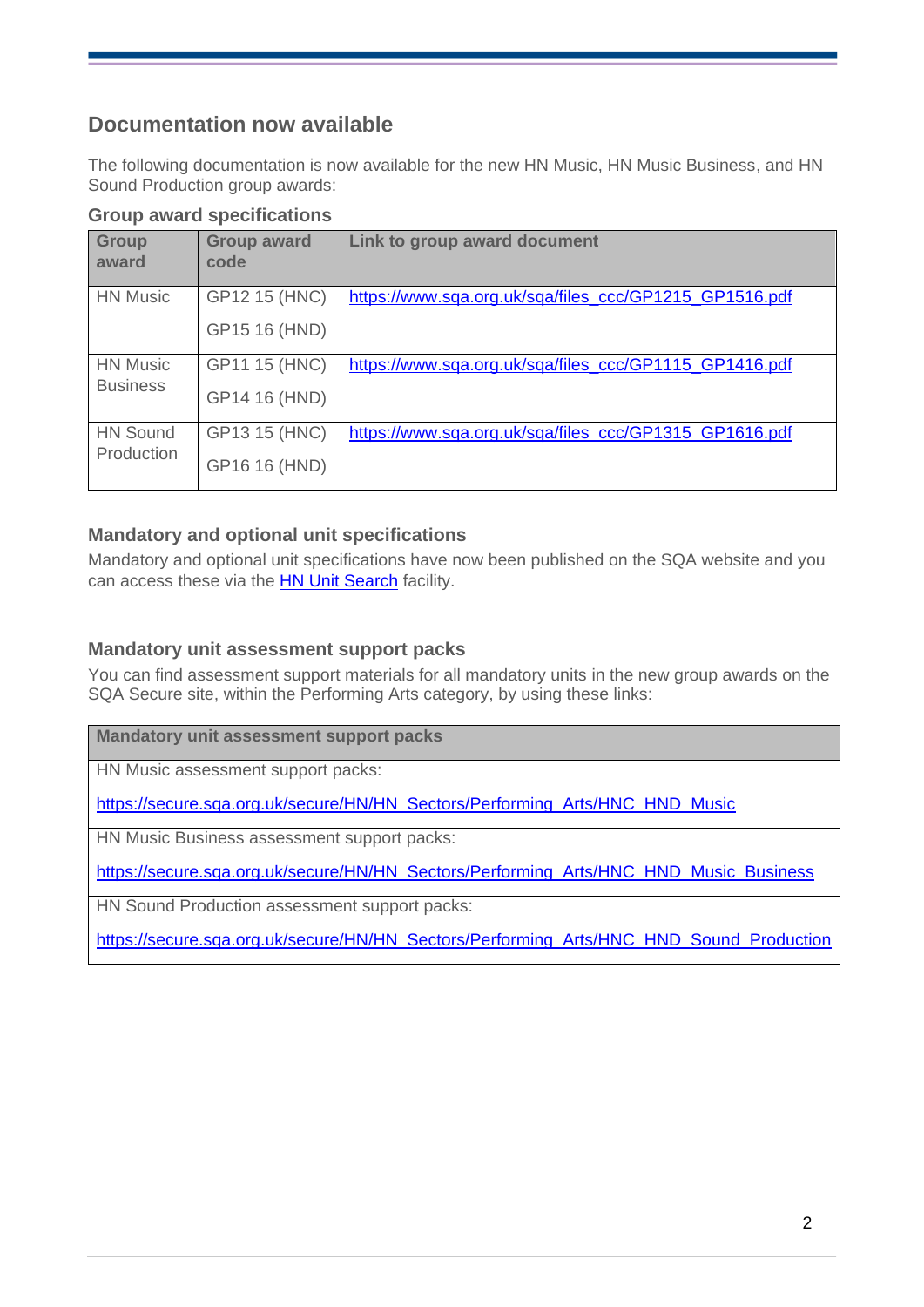#### **Optional unit assessment support packs**

Assessment support materials for the following optional units will be available within the Performing Arts section of the SQA Secure site by November 2018:

| HN Music - optional unit ASPs published by November 2018           |
|--------------------------------------------------------------------|
| Keyboard Skills for Music Production - DJ28 33                     |
| Music: Instrumental Accompaniment (SCQF level 7) — JOMK 34         |
| Music: Stagecraft for Musicians (SCQF level 7) - J0MP 34           |
| Music: Vocal Ensemble Singing (SCQF level 7) — JOMR 34             |
| Music: Recording Techniques for Musicians (SCQF level 7) - J0MM 34 |
| Music: Research Project (SCQF level 8) — J0N0 35                   |
| Music Theory (SCQF level 8) - J0MT 35                              |
| Music: Session Skills (SCQF level 8) - J0N1 35                     |
| Music: Instrumental Instruction (SCQF level 8) - J0MY 35           |
| Music History and Analysis (Access to Degree) — F3P6 35            |

Music Business: Releasing a Record (SCQF level 7) — J0M4 34

Music Business: Running a Live Music Event (SCQF level 7) — J0M5 34

Music Business: Tour Management (SCQF level 7) — J0M6 34

Music Publishing (SCQF level 7) — J0M8 34

Music Business: Understanding Sound Production (SCQF level 7) — J0M7 34

Music Business: Artist Management (SCQF level 7) — J0M1 34

Music Business: Music Publishing (SCQF level 8) — J0MD 35

Music Business: Evolution of the Music Business (SCQF level 8) — J0MF 35

Music Business: Running a Record Company (SCQF level 8) — J0MC 35

**HN Sound Production — optional unit ASPs published by November 2018**

Sound Production: Game Audio (SCQF level 7) — J0L8 34

Sound Production: Understanding Music Theory (SCQF level 7) — J0LC 34

Sound Production: Visual Audio Programming (SCQF level 7) — J0LD 34

Sound Production: Synthesis and Sampling (SCQF level 7) — J0LB 34

Sound Production: Acoustics (SCQF level 8) — J0LG 35

Sound Production: Digital Audio Theory (SCQF level 8) — J0LJ 35

Sound Production: Game Audio (SCQF level 8) — J0LM 35

Sound Production: Foley and Automated Dialogue Replacement (SCQF level 8) — J0LK 35

Sound Production: Audio Systems Integration (SCQF level 8) — J0LH 35

Sound Production: Performance Based DAW (SCQF level 8) — J0LP 35

Sound Production: Sound Reinforcement (SCQF level 8) — J0LR 35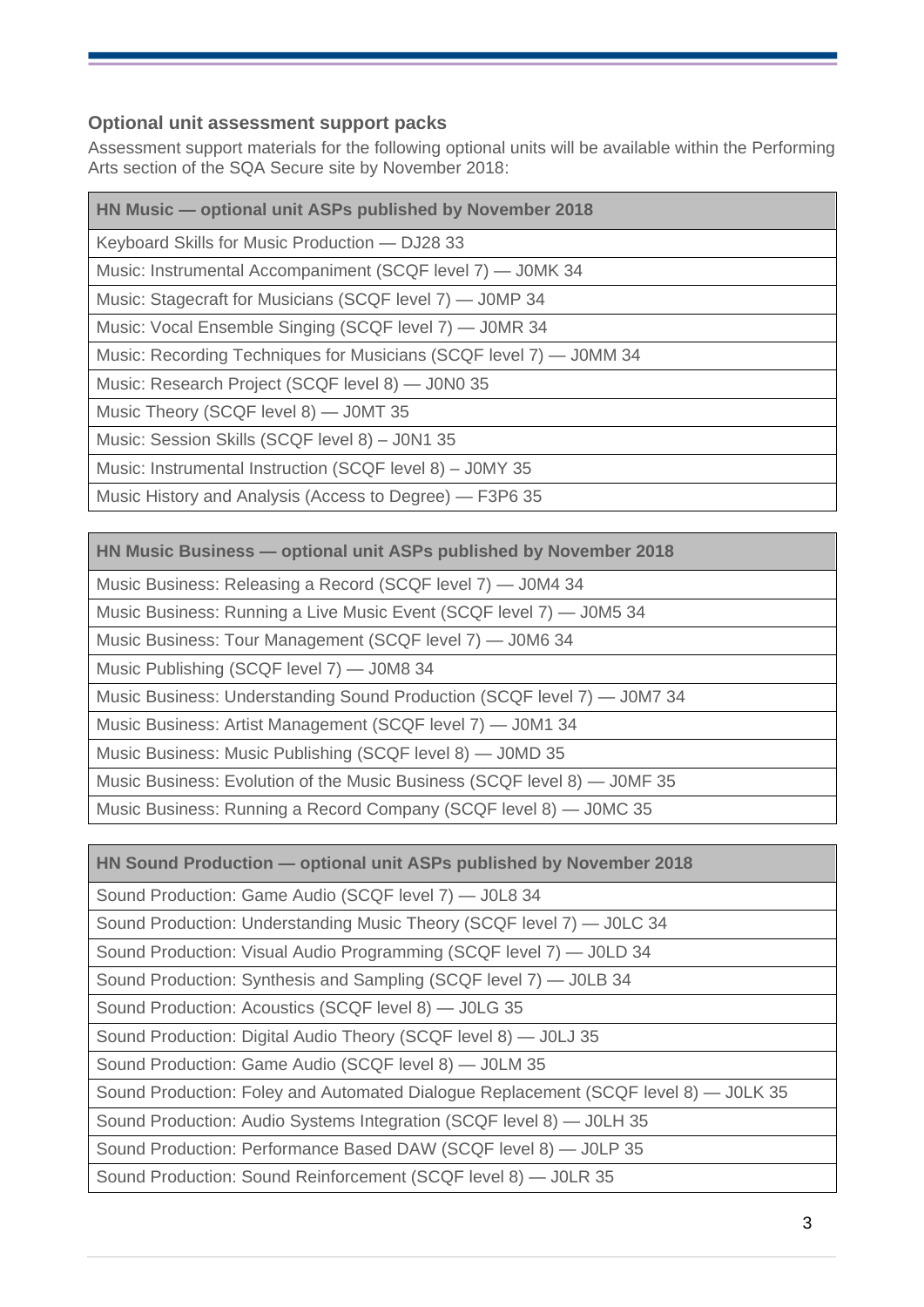## **High-level changes to frameworks**

The previous awards featured several common units across the mandatory sections of HN Music, HN Music Business, and HN Sound Production. This had led to an over-emphasis on businessrelated units in the HN Music and HN Sound Production qualification and, as a result, to a deficit of practical music activity and practical sound production activity in the mandatory sections of these awards. We have now introduced revised mandatory sections, which are unique to each award.

In each award framework, we have revised, removed, or introduced new optional units. In addition, each group award now contains restricted options lists, allowing learners and/or centres to select a limited number of optional units from the other frameworks, whilst ensuring that the primary focus of each group award remains relevant to an HN Music, HN Music Business, or HN Sound Production qualification.

In the following sections, we detail high-level changes to each award.

#### **HN Music**

- Live performance is now mandatory within the HN Music framework, in recognition that it is not only the strongest sector of the music industry, in terms of visibility and earnings potential, but that it is also a key skill and experience for those studying music.
- We have designed the HN Music to allow creativity to flourish, encourage collaboration, and allow learners to gain practical experience.
- We have updated some titles and language within the qualification, and ensured that digital rights are now covered.
- Across the qualification, we have reviewed evidence requirements to update language, technology, place greater focus on core musical activity, and improve literacy standards.

#### **HN Music Business**

- Assessment for the new group award will allow learners the opportunity to gain practical experience of music business-related activities.
- The new group award will allow learners to develop essential skills, such as networking and communication.
- Learners will produce budgets, work with contracts, and plan promotional activities.
- Learners can train to use commonly used software packages.
- We have revised and updated the artist management and financial elements of the course.
- Across the qualification, we have reviewed evidence requirements to update language and technology.
- Learners now have an increased opportunity to gain knowledge of music history and research and report on areas of interest.
- We have introduced new units to allow learners to develop key skills, release music, run a live music event, manage an artist, and explore tour management in their first year.

#### **HN Sound Production**

- We have designed the new group award to reflect advances in technology and greater market demand for the entrepreneurial, multi-skilled freelancer.
- We have rationalised the volume and duplication of assessment in the new award.
- Where possible, we have ensured that the delivery and assessment of theoretical concepts is now contextualised in practical activity.
- Throughout the new qualification framework, we have directly and explicitly addressed the key skill of critical listening.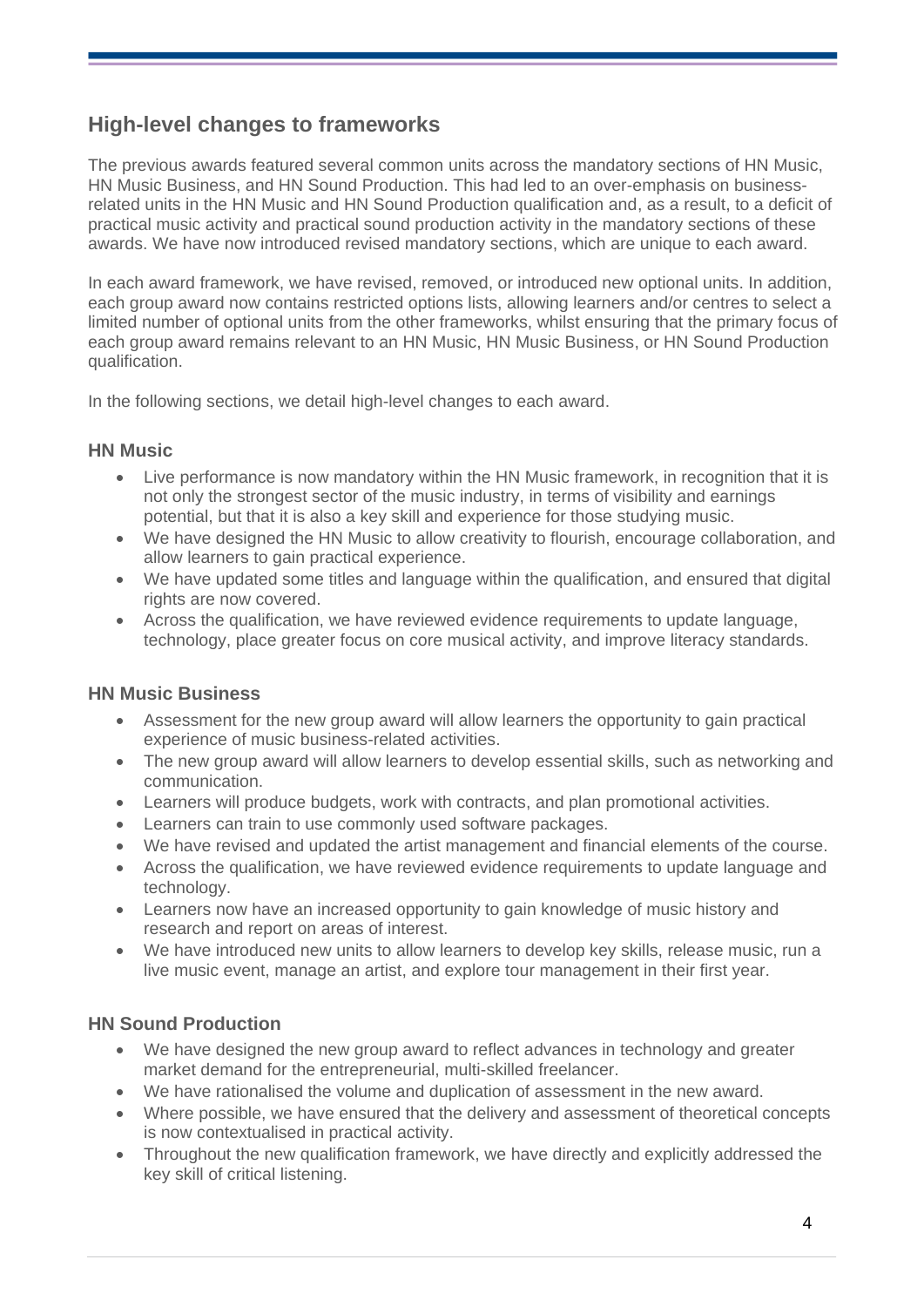## **Changes to units**

#### **Units entering lapsing period**

As a result of these revisions, a number of existing units will enter a lapsing period from August 2018. Centres can continue to enter candidates for these units for the next two sessions. These units will not be available from August 2020. A number of these units have no direct replacements in the new group awards, and we detail these in Table 1.

| Table 1: Units entering lapsing period from August 2018 with no direct replacement |                     |                                                   |                                                                                                                                                                                                |  |
|------------------------------------------------------------------------------------|---------------------|---------------------------------------------------|------------------------------------------------------------------------------------------------------------------------------------------------------------------------------------------------|--|
| <b>Framework</b>                                                                   | <b>Unit</b><br>code | <b>Unit title</b>                                 | Aspects covered in the new units                                                                                                                                                               |  |
| <b>Music</b>                                                                       | H1M9 34             | <b>Music History 1</b>                            | Some of the content is covered in Music<br>History: Genres, Labels and Artists.                                                                                                                |  |
| <b>Music</b>                                                                       | <b>H1LV 34</b>      | <b>Professional Practice</b><br>for Musicians     | No equivalent in the new award. The Music<br>Industry: Budgeting and Accounts (SCQF<br>level 7) unit may be suitable option for those<br>seeking and introduction to<br>budgeting/accounts.    |  |
| <b>Music</b>                                                                       | <b>H1LX 35</b>      | Recording<br>Techniques for<br>Musicians 2        | Some of this content is in the Sound<br>Production: Recording and Mixing (SCQF<br>level 7) unit. Musicians may also be<br>interested in Sound Production: Recording<br>Project (SCQF level 7). |  |
| <b>Music</b><br><b>Business</b>                                                    | <b>DR0T 35</b>      | Entrepreneurship in<br>the Creative<br>Industries | Some of the content is contextualised in the<br>Music Business: Professional Development<br>Project (SCQF level 8) unit.                                                                       |  |
| <b>Music</b><br><b>Business</b>                                                    | <b>DR0V 35</b>      | <b>Global Music</b><br>Industry: A<br>Comparison  | No equivalent in the new award. Similar<br>content may be researched in the Music<br><b>Business: Research Project (SCQF</b><br>level 8) unit.                                                 |  |
| <b>Music</b><br><b>Business</b>                                                    | <b>DR2M 34</b>      | <b>Music and Cultural</b><br>Policy               | No equivalent in the new award. Similar<br>content may be researched in the Music<br><b>Business: Research Project (SCQF</b><br>level 8) unit.                                                 |  |
| <b>Music</b><br><b>Business</b>                                                    | <b>DJ2M 34</b>      | Music Industry<br>Infrastructure                  | No direct equivalent - content is spread<br>across several new units in the framework.<br>The nearest equivalent is the Music Industry<br>(SCQF level 7) unit.                                 |  |
| <b>Music</b><br><b>Business</b>                                                    | <b>DR2J 35</b>      | Music Industry<br>Management 2                    | No equivalent in the new award. Some of the<br>content may be researched in the Music<br><b>Business: Research Project (SCQF</b><br>level 8) unit.                                             |  |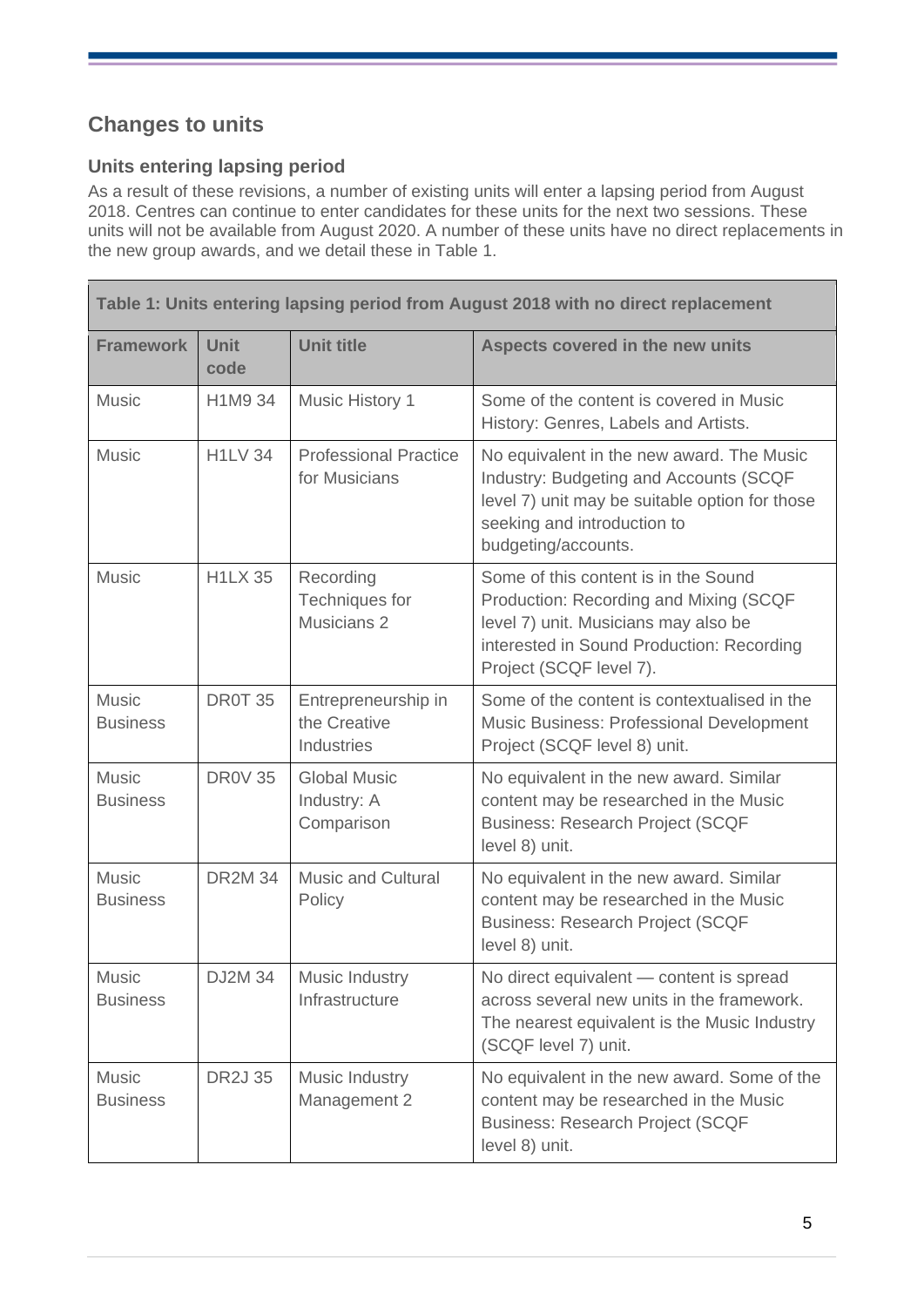| Table 1: Units entering lapsing period from August 2018 with no direct replacement |                     |                                            |                                                                                                                                                                                                                                          |  |
|------------------------------------------------------------------------------------|---------------------|--------------------------------------------|------------------------------------------------------------------------------------------------------------------------------------------------------------------------------------------------------------------------------------------|--|
| <b>Framework</b>                                                                   | <b>Unit</b><br>code | <b>Unit title</b>                          | Aspects covered in the new units                                                                                                                                                                                                         |  |
| <b>Music</b><br><b>Business</b>                                                    | <b>F5CR 34</b>      | Music Industry<br>Management 1             | No direct equivalent – some of the content is<br>contextualised in the Music Business:<br>Communication Skills (SCQF level 7) unit.                                                                                                      |  |
| <b>Music</b><br><b>Business</b>                                                    | DR14 35             | Music Industry<br>Marketing 2              | No equivalent in the new award.                                                                                                                                                                                                          |  |
| <b>Music</b><br><b>Business</b>                                                    | DR15 35             | <b>Music Industry Stage</b><br>Management  | Some of the content is contextualised in<br>aspects of the new Music Business: Running<br>a Live Music Event (SCQF level 7) unit.                                                                                                        |  |
| <b>Music</b><br><b>Business</b>                                                    | DR16 35             | <b>Music Industry</b><br>Touring           | Some of the content is in Music Business:<br>Tour Management (SCQF level 7) unit.                                                                                                                                                        |  |
| Sound<br>Production                                                                | DR32 34             | <b>Broadcast Audio</b>                     | Little of this content appears in any of the<br>units in the new award.                                                                                                                                                                  |  |
| Sound<br>Production                                                                | <b>H7FJ33</b>       | Sound: Digital DJing:<br>An Introduction   | The nearest equivalent unit is the new Sound<br>Production: Performance Based Digital Audio<br>Workstations (SCQF level 8) unit.                                                                                                         |  |
| Sound<br>Production                                                                | <b>DR2W35</b>       | <b>Advanced DJ</b><br>Techniques           | The nearest equivalent unit is the new Sound<br>Production: Performance Based Digital Audio<br>Workstations (SCQF level 8) unit.                                                                                                         |  |
| Sound<br>Production                                                                | <b>DR2Y 36</b>      | <b>Audio Applications</b><br>Programming   | Some of this content appears in the new<br>Sound Production: Visual Audio<br>Programming (SCQF level 7) unit.                                                                                                                            |  |
| Sound<br>Production                                                                | DR30 35             | <b>Audio Electronics 2</b>                 | No new equivalent.                                                                                                                                                                                                                       |  |
| Sound<br>Production                                                                | <b>DJ2Y 34</b>      | <b>Music Sequencing</b><br>and Programming | Much of this content is covered in the new<br>Sound Production: Digital Audio Workstations<br>(SCQF level 7) unit. Most of Outcome 1 is<br>covered in Outcome 3 of the Sound<br>Production: Digital Audio Theory (SCQF<br>level 8) unit. |  |
| Sound<br>Production                                                                | <b>DJ1V34</b>       | <b>Music: Second Study</b><br>(DJ option)  | The nearest equivalent is the new Sound<br>Production: Performance Based Digital Audio<br>Workstations (SCQF level 8) unit.                                                                                                              |  |
| Sound<br>Production                                                                | DJ36 34             | <b>Sound Production</b><br>Practice 1      | Much of this content is in the new Sound<br>Production: Audio Skills (SCQF level 7) unit                                                                                                                                                 |  |
| Sound<br>Production                                                                | <b>DR1K35</b>       | <b>Sound Production</b><br>Practice 2      | Much of this content is in the new Sound<br>Production: Spatial Recording and<br>Reproduction (SCQF level 8) unit.                                                                                                                       |  |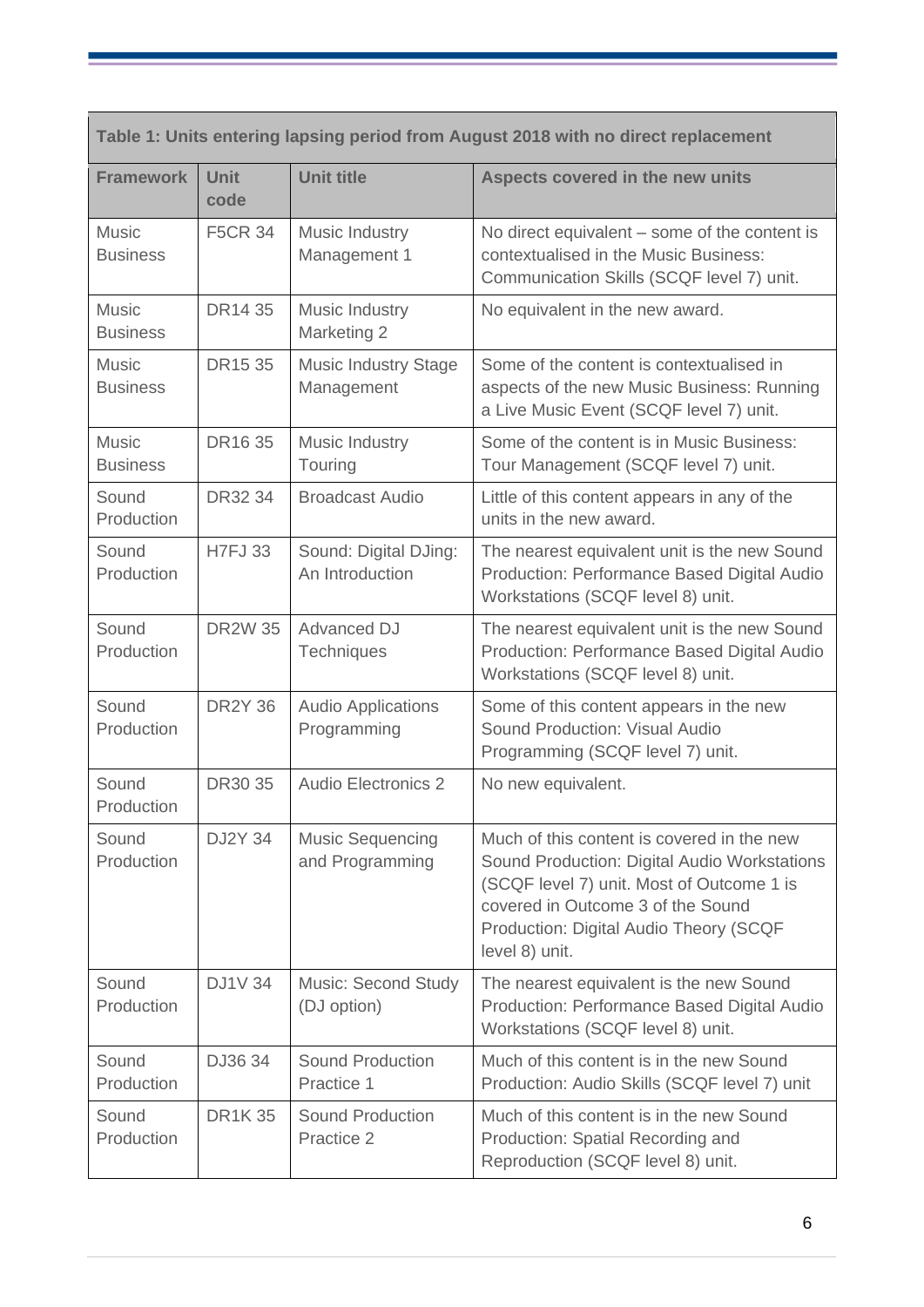| Table 1: Units entering lapsing period from August 2018 with no direct replacement |                                  |                                                                   |                                                                                                                                                                                                                        |  |
|------------------------------------------------------------------------------------|----------------------------------|-------------------------------------------------------------------|------------------------------------------------------------------------------------------------------------------------------------------------------------------------------------------------------------------------|--|
| <b>Framework</b>                                                                   | <b>Unit</b><br>code              | <b>Unit title</b>                                                 | Aspects covered in the new units                                                                                                                                                                                       |  |
| Sound<br>Production                                                                | H1M1 34                          | Sound Production<br>Theory 1                                      | Some of this content is contextualised in<br>aspects of the new Sound Production: Audio<br>Skills (SCQF level 7) unit. The rest of the<br>content is contextualised across other new<br>units in the new award.        |  |
| Sound<br>Production                                                                | H <sub>1</sub> M <sub>2</sub> 35 | Sound Production<br>Theory 2                                      | Some of this content is contextualised in<br>aspects of the new Sound Production: Spatial<br>Recording and Reproduction (SCQF level 8)<br>unit. The rest is contextualised across other<br>new units in the new award. |  |
| Sound<br>Production                                                                | <b>DR1J35</b>                    | Sound Production:<br><b>Management Skills</b><br>and Legal Issues | Some of this content is contextualised in<br>aspects of the new Sound Production:<br><b>Professional Development Project (SCQF</b><br>level 8) unit.                                                                   |  |
| Sound<br>Production                                                                | <b>DR1N 34</b>                   | <b>Stage Lighting</b><br>Systems 1                                | No equivalent in the new award.                                                                                                                                                                                        |  |

#### **Units being replaced with revised versions**

We have replaced a number of existing units with revised versions in the new group awards, and we detail these in Table 2. The units that are being replaced entered into a lapsing period in August 2018 and will no longer be available from August 2020.

| Table 2: Units being replaced with revised versions in the new group awards |                  |                                                            |                              |                                     |
|-----------------------------------------------------------------------------|------------------|------------------------------------------------------------|------------------------------|-------------------------------------|
| <b>Subject</b><br>area                                                      | New unit<br>code | New unit title                                             | <b>Previous</b><br>unit code | <b>Previous unit title</b>          |
| <b>Music</b>                                                                | J01J 34          | <b>Music First Study:</b><br>Composition<br>(SCQF level 7) | DJ20 34                      | Music First Study 1:<br>Composition |
| <b>Music</b>                                                                | J01K 34          | Music First Study:<br>Instrument (SCQF level 7)            | F603 34                      | Music First Study 1:<br>Instrument  |
| <b>Music</b>                                                                | J01L 34          | <b>Music Theory</b><br>(SCQF level 7)                      | H1M7 34                      | Music Theory 1                      |
| <b>Music</b>                                                                | J0J4 34          | Music: Graded Unit 1<br>(SCQF level 7)                     | F508 34                      | Music: Graded Unit 1                |
| <b>Music</b>                                                                | JO1M34           | <b>Music: Live Performance</b><br>(SCQF level 7)           | DJ2A 34                      | Music: Live Performance<br>Skills 1 |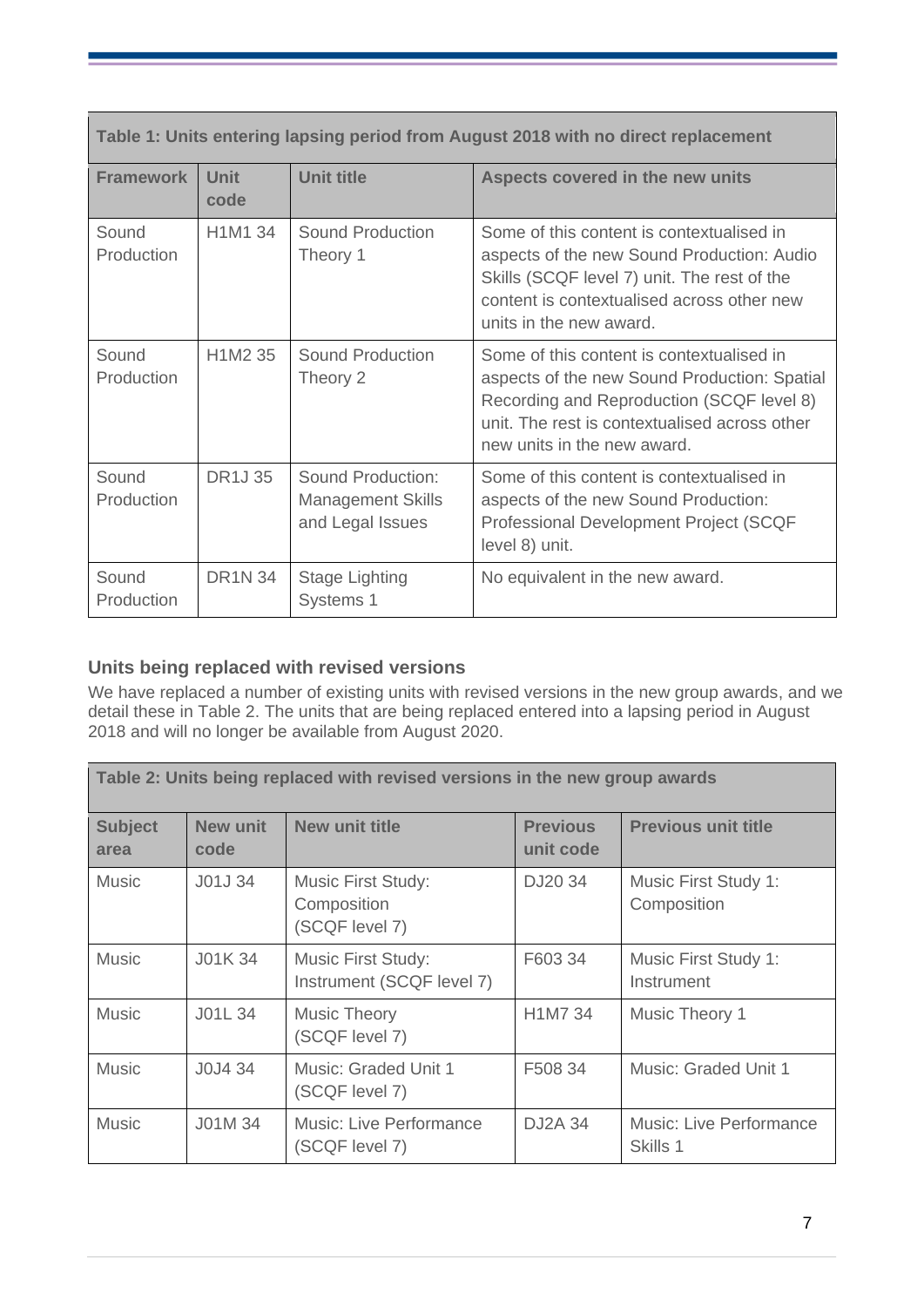**Table 2: Units being replaced with revised versions in the new group awards**

| <b>Subject</b><br>area | <b>New unit</b><br>code | <b>New unit title</b>                                                 | <b>Previous</b><br>unit code | <b>Previous unit title</b>                 |
|------------------------|-------------------------|-----------------------------------------------------------------------|------------------------------|--------------------------------------------|
| <b>Music</b>           | J01P 35                 | Music First Study:<br>Composition<br>(SCQF level 8)                   | DR10 35                      | Music First Study 2:<br>Composition        |
| <b>Music</b>           | J01R 35                 | Music First Study:<br>Instrument (SCQF level 8)                       | F604 35                      | Music First Study 2:<br>Instrument         |
| <b>Music</b>           | J0J5 35                 | Music: Graded Unit 2<br>(SCQF level 8)                                | DR33 35                      | Music: Graded Unit 2                       |
| <b>Music</b>           | J01N 35                 | Music: Live Performance<br>(SCQF level 8)                             | <b>DR2L 35</b>               | Music: Live Performance<br>Skills 2        |
| <b>Music</b>           | <b>JOMH 34</b>          | Music Second Study:<br>Composition<br>(SCQF level 7)                  | <b>DJ2W 34</b>               | Music Second Study 1:<br>Composition       |
| <b>Music</b>           | <b>JOMJ 34</b>          | <b>Music Second Study:</b><br>Instrument (SCQF level 7)               | <b>DJ2X 34</b>               | Music Second Study 1:<br>Instrument        |
| <b>Music</b>           | <b>JOMK 34</b>          | Music: Instrumental<br>Accompaniment<br>(SCQF level 7)                | DJ31 34                      | Music: Instrumental<br>Accompaniment       |
| <b>Music</b>           | <b>JOMM 34</b>          | Music: Recording<br><b>Techniques for Musicians</b><br>(SCQF level 7) | <b>H1LW 34</b>               | Recording Techniques for<br>Musicians 1    |
| <b>Music</b>           | <b>JOMN 34</b>          | Music: Songwriting<br>(SCQF level 7)                                  | DJ35 34                      | Songwriting 1                              |
| <b>Music</b>           | <b>JOMP 34</b>          | Music: Stagecraft for<br>Musicians (SCQF level 7)                     | DJ39 34                      | <b>Stagecraft for Musicians</b>            |
| <b>Music</b>           | <b>JOMR 34</b>          | <b>Music: Vocal Ensemble</b><br>Singing (SCQF level 7)                | FN18 34                      | Vocal Ensemble Singing:<br>An Introduction |
| <b>Music</b>           | <b>J0MS 35</b>          | Music for the Visual Arts<br>(SCQF level 8)                           | DR12 35                      | Music for the Visual Arts                  |
| <b>Music</b>           | <b>JOMT 35</b>          | <b>Music History</b><br>(SCQF level 8)                                | H1M6 35                      | <b>Music History 2</b>                     |
| <b>Music</b>           | <b>J0MV 35</b>          | <b>Music Second Study:</b><br>Composition<br>(SCQF level 8)           | DR18 34                      | Music Second Study 2:<br>Composition       |
| <b>Music</b>           | <b>JOMW 35</b>          | <b>Music Second Study:</b><br>Instrument (SCQF level 8)               | DR1934                       | Music Second Study 2:<br>Instrument        |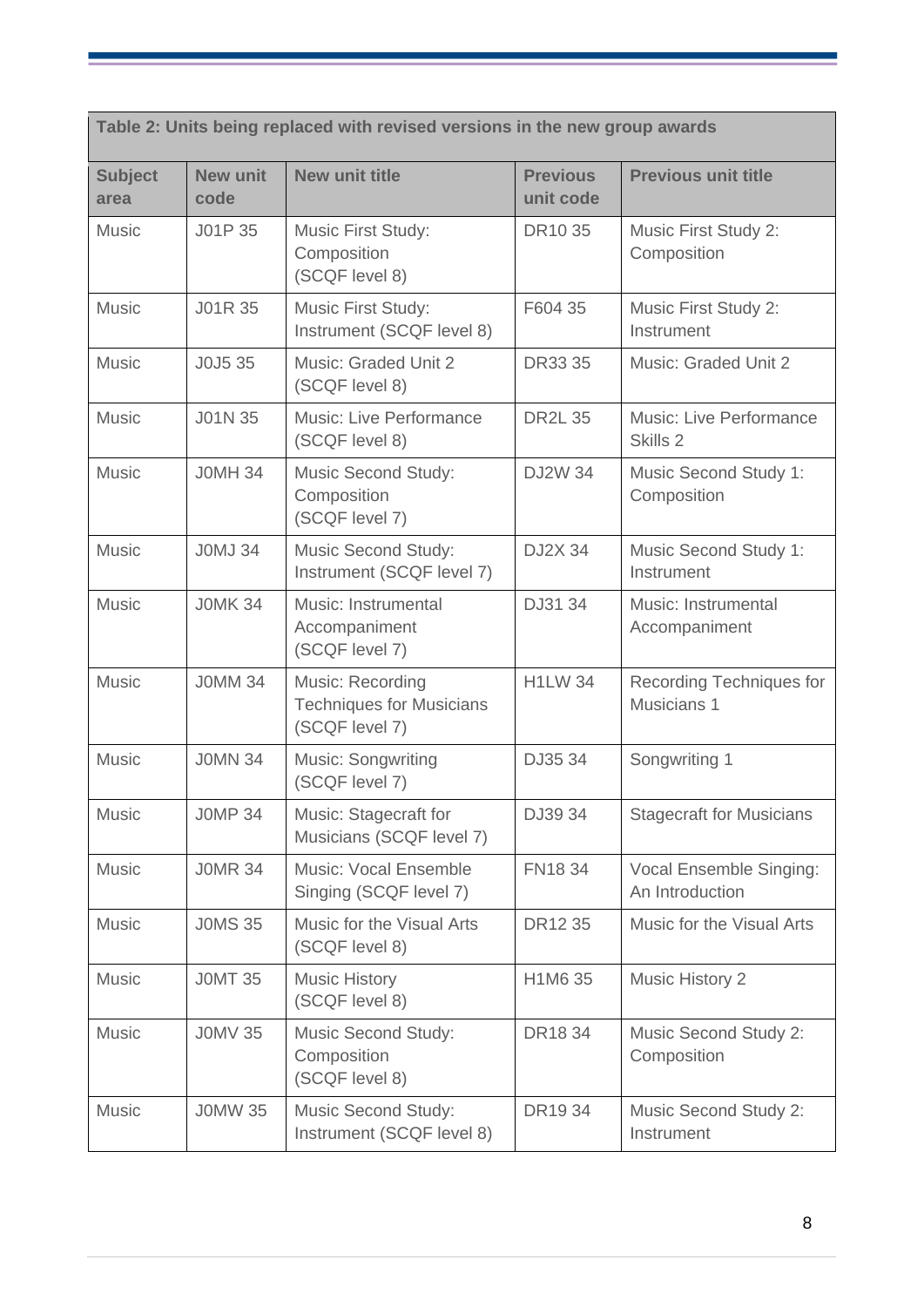**Table 2: Units being replaced with revised versions in the new group awards Subject area New unit code New unit title Previous unit code Previous unit title** Music [J0MX 35](https://www.sqa.org.uk/sqa/files/hn/J0MX35.pdf) Music Theory (SCQF level 8) [H1M8 35](https://www.sqa.org.uk/sqa/files/hn/H1M835.pdf) Music Theory 2 Music [J0MY 35](https://www.sqa.org.uk/sqa/files/hn/J0MY35.pdf) Music: Instrumental Instruction (SCQF level 8) [DR0X 35](https://www.sqa.org.uk/sqa/files/hn/DDR0X35.pdf) | Instrumental Instruction: An Introduction Music [J0N0 35](https://www.sqa.org.uk/sqa/files/hn/J0N035.pdf) Music: Research Project (SCQF level 8) [DR17 35](https://www.sqa.org.uk/sqa/files/hn/DDR1735.pdf) Music: Research Project Music J[J0N1 35](https://www.sqa.org.uk/sqa/files/hn/J0N135.pdf) Music: Session Skills (SCQF level 8) [DR1A 35](https://www.sqa.org.uk/sqa/files/hn/DDR1A35.pdf) Music: Session Skills Music [J0N3 35](https://www.sqa.org.uk/sqa/files/hn/J0N335.pdf) Music: Songwriting (SCQF level 8) [DR0M 35](https://www.sqa.org.uk/sqa/files/hn/DDR0M35.pdf) Songwriting 2 **Music Business** [J0J2 34](https://www.sqa.org.uk/sqa/files/hn/J0J234.pdf) Music Business: Graded Unit 1 (SCQF level 7) [F507 34](https://www.sqa.org.uk/sqa/files/hn/F50734.pdf) Music Business: Graded Unit 1 Music **Business** [J011 34](https://www.sqa.org.uk/sqa/files/hn/J01134.pdf) Music Industry: Budgeting and Accounts (SCQF level 7) [FV6M 34](https://www.sqa.org.uk/files/hn/FV6M34.pdf) Music Industry: Financial Management Music Business [J012 34](https://www.sqa.org.uk/sqa/files/hn/J01234.pdf) Music Industry: Marketing and Promotion (SCQF level 7) [DJ2P 34](https://www.sqa.org.uk/sqa/files/hn/DDJ2P34.pdf) Music Industry Marketing 1 **Music Business** [J013 34](https://www.sqa.org.uk/sqa/files/hn/J01334.pdf) Music Law (SCQF level 7) [DJ2V 34](https://www.sqa.org.uk/sqa/files/hn/DDJ2V34.pdf) Music Law 1 **Music Business** [J014 35](https://www.sqa.org.uk/sqa/files/hn/J01435.pdf) Music Business: Digital Distribution (SCQF level 8) [FN1A 35](https://www.sqa.org.uk/sqa/files/hn/FN1A35.pdf) Music Industry Digital **Communication Music Business** [J0J3 35](https://www.sqa.org.uk/sqa/files/hn/J0J335.pdf) Music Business: Graded Unit 2 (SCQF level 8) [DR34 35](https://www.sqa.org.uk/sqa/files/hn/DR3435.pdf) Music Business: Graded Unit 2 Music **Business** [J016 35](https://www.sqa.org.uk/sqa/files/hn/J01635.pdf) Music Business: Start-Ups (SCQF level 8) [DR2N 34](https://www.sqa.org.uk/files/hn/DDR2N34.pdf) Music Industry Finance **Music Business** [J017 35](https://www.sqa.org.uk/sqa/files/hn/J01735.pdf) Music Law (SCQF level 8) [DR2K 35](https://www.sqa.org.uk/sqa/files/hn/DDR2K35.pdf) Music Law 2 Music **Business** [J0M0 34](https://www.sqa.org.uk/sqa/files/hn/J0M034.pdf) Music and Image: Graphics (SCQF level 7) [DJ2G 34](https://www.sqa.org.uk/sqa/files/hn/DDJ2G34.pdf) Music and Image: **Graphics** Music [J0M1 34](https://www.sqa.org.uk/sqa/files/hn/J0M134.pdf) Music Business: Artist [DJ2J 34](https://www.sqa.org.uk/sqa/files/hn/DJ2J34.pdf) Music: Artist

> Management (SCQF level 7)

[J0M2 34](https://www.sqa.org.uk/sqa/files/hn/J0M234.pdf) Music Business: Live Music

Industry (SCQF level 7)

Business

**Music Business**  **Development** 

[FN19 34](https://www.sqa.org.uk/sqa/files/hn/FN1934.pdf) Live Music Industry: An Introduction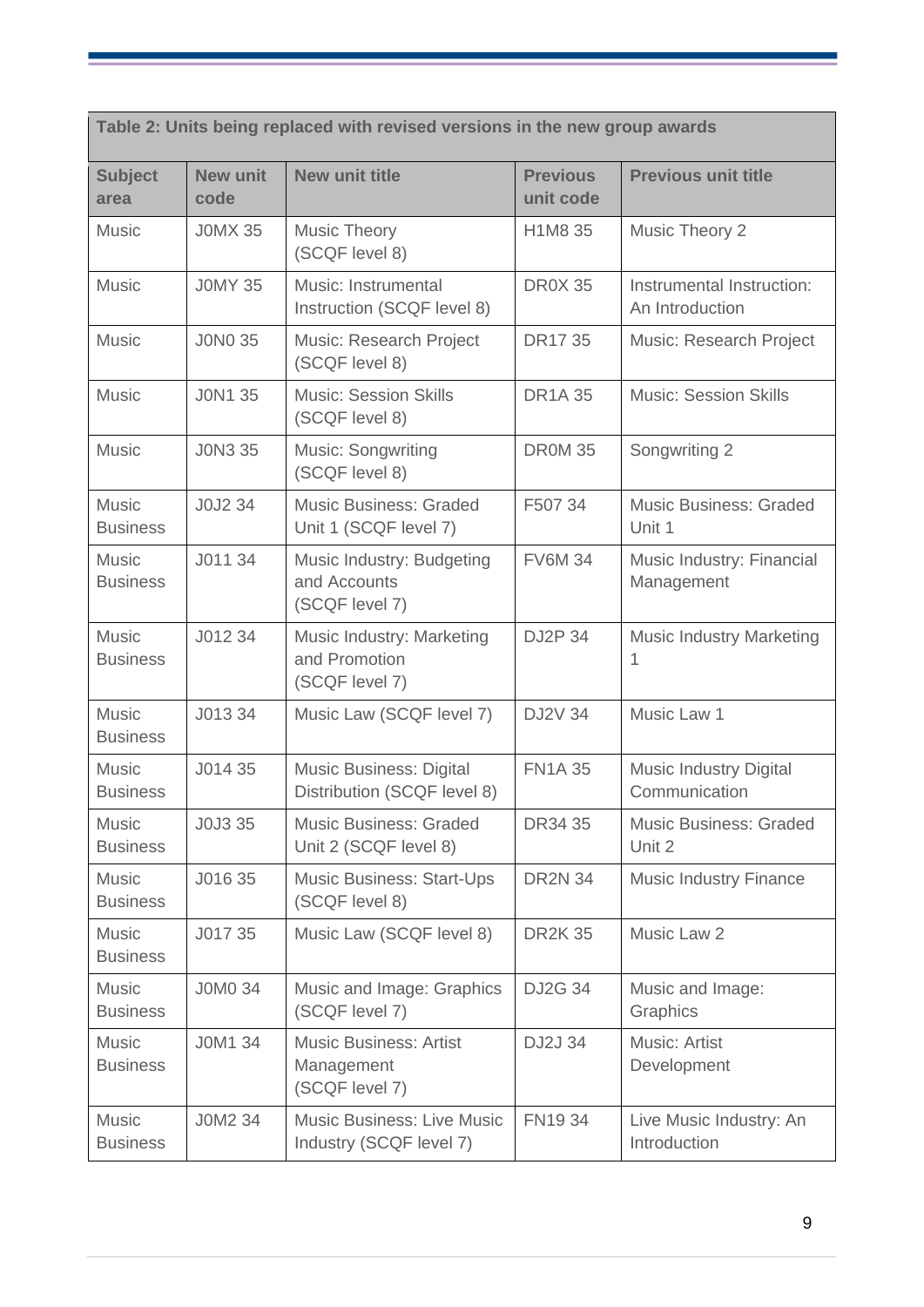| Table 2: Units being replaced with revised versions in the new group awards |                         |                                                                                       |                              |                                                               |
|-----------------------------------------------------------------------------|-------------------------|---------------------------------------------------------------------------------------|------------------------------|---------------------------------------------------------------|
| <b>Subject</b><br>area                                                      | <b>New unit</b><br>code | <b>New unit title</b>                                                                 | <b>Previous</b><br>unit code | <b>Previous unit title</b>                                    |
| <b>Music</b><br><b>Business</b>                                             | <b>JOM9 34</b>          | <b>Music Business: Record</b><br><b>Company Operations</b><br>(SCQF level 7)          | <b>DR1H35</b>                | <b>Record Company</b><br>Operations                           |
| <b>Music</b><br><b>Business</b>                                             | J0M3 34                 | <b>Music Business: Record</b><br>Company Organisation and<br>Structure (SCQF level 7) | <b>FN1C 34</b>               | <b>Record Company</b><br>Organisation and<br><b>Structure</b> |
| <b>Music</b><br><b>Business</b>                                             | <b>J0M8 34</b>          | <b>Music Publishing</b><br>(SCQF level 7)                                             | <b>DJ2T 34</b>               | Music Industry Publishing<br>1                                |
| <b>Music</b><br><b>Business</b>                                             | <b>JOMG 35</b>          | Music and Image: Video<br>(SCQF level 8)                                              | DJ2H 35                      | Music and Image: Video                                        |
| <b>Music</b><br><b>Business</b>                                             | <b>JOMF 35</b>          | <b>Music Business: Evolution</b><br>of the Music Business<br>(SCQF level 8)           | DJ25 35                      | <b>History of the Music</b><br><b>Business</b>                |
| <b>Music</b><br><b>Business</b>                                             | <b>JOMB 35</b>          | Music Business: Research<br>Project (SCQF level 8)                                    | <b>DR0Y 35</b>               | <b>Music Business:</b><br>Research Project                    |
| <b>Music</b><br><b>Business</b>                                             | <b>JOMC 35</b>          | Music Business: Running a<br><b>Record Company</b><br>(SCQF level 8)                  | <b>FN1D 35</b>               | Running a Record<br>Company                                   |
| <b>Music</b><br><b>Business</b>                                             | <b>JOMD 35</b>          | <b>Music Publishing</b><br>(SCQF level 8)                                             | <b>DR2T 35</b>               | <b>Music Industry Publishing</b><br>$\overline{2}$            |
| Sound<br>Production                                                         | J019 34                 | Sound Production: Digital<br><b>Audio Workstations</b><br>(SCQF level 7)              | H1M4 34                      | <b>Digital Audio</b><br><b>Workstations 1</b>                 |
| Sound<br>Production                                                         | J0J0 34                 | Sound Production: Graded<br>Unit 1 (SCQF level 7)                                     | F506 34                      | Sound Production:<br><b>Graded Unit 1</b>                     |
| Sound<br>Production                                                         | <b>JOL9 34</b>          | Sound Production: Mixing<br>Project (SCQF level 7)                                    | <b>DJ2E 34</b>               | <b>Sound Production: Multi-</b><br>track Mixing               |
| Sound<br>Production                                                         | J01C 34                 | Sound Production: Sound<br>for Live Events<br>(SCQF level 7)                          | <b>H1LY 34</b>               | <b>Sound Production: Sound</b><br>Reinforcement 1             |
| Sound<br>Production                                                         | J01D 35                 | Sound Production: Digital<br><b>Audio Workstations</b><br>(SCQF level 8)              | <b>DR0P 35</b>               | <b>Digital Audio</b><br><b>Workstations 2</b>                 |
| Sound<br>Production                                                         | J0J1 35                 | Sound Production: Graded<br>Unit 2 (SCQF level 8)                                     | <b>DR2R 35</b>               | Sound Production:<br><b>Graded Unit 2</b>                     |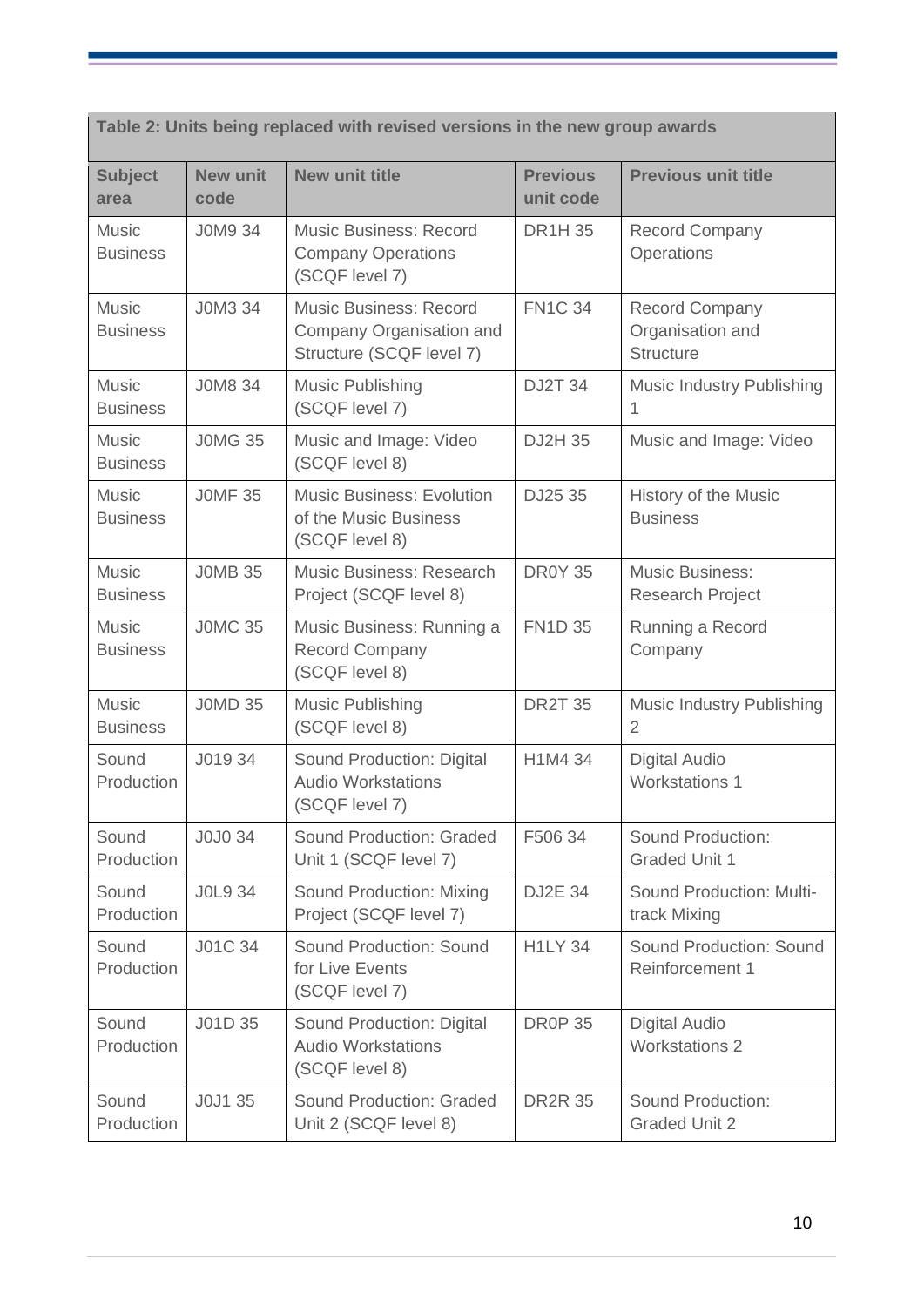| Table 2: Units being replaced with revised versions in the new group awards |                  |                                                                        |                              |                                                   |
|-----------------------------------------------------------------------------|------------------|------------------------------------------------------------------------|------------------------------|---------------------------------------------------|
| <b>Subject</b><br>area                                                      | New unit<br>code | <b>New unit title</b>                                                  | <b>Previous</b><br>unit code | <b>Previous unit title</b>                        |
| Sound<br>Production                                                         | J0L4 33          | Sound Production: Audio<br>for Multimedia<br>(SCQF level 6)            | <b>DJ1Y33</b>                | Audio for Multimedia: An<br>Introduction          |
| Sound<br>Production                                                         | <b>JOL5 34</b>   | Sound Production: Audio<br>Electronics (SCQF level 7)                  | <b>DJ1X34</b>                | Audio Electronics 1                               |
| Sound<br>Production                                                         | <b>JOL6 34</b>   | Sound Production: Audio<br>for Multimedia<br>(SCQF level 7)            | DR31 34                      | Audio for Multimedia                              |
| Sound<br>Production                                                         | <b>JOL7 34</b>   | <b>Sound Production: Creative</b><br>Music Re-mixing<br>(SCQF level 7) | DJ22 34                      | <b>Creative Music Re-mixing</b>                   |
| Sound<br>Production                                                         | <b>JOLF 35</b>   | <b>Music Production</b><br>(SCQF level 8)                              | <b>DR2P 36</b>               | <b>Music Production</b>                           |
| Sound<br>Production                                                         | <b>JOLG 35</b>   | Sound Production:<br>Acoustics (SCQF level 8)                          | <b>DJ1W35</b>                | Acoustics 1                                       |
| Sound<br>Production                                                         | <b>JOLJ 35</b>   | Sound Production: Digital<br><b>Audio Theory</b><br>(SCQF level 8)     | H1M5 35                      | <b>Digital Audio Theory</b>                       |
| Sound<br>Production                                                         | <b>JOLN 35</b>   | Sound Production:<br>Independent Studio Project<br>(SCQF level 8)      | <b>DR2X 35</b>               | <b>Advanced Studio</b><br>Techniques              |
| Sound<br>Production                                                         | <b>JOLR 35</b>   | Sound Production: Sound<br>Reinforcement<br>(SCQF level 8)             | H1M0 35                      | Sound Production: Sound<br><b>Reinforcement 2</b> |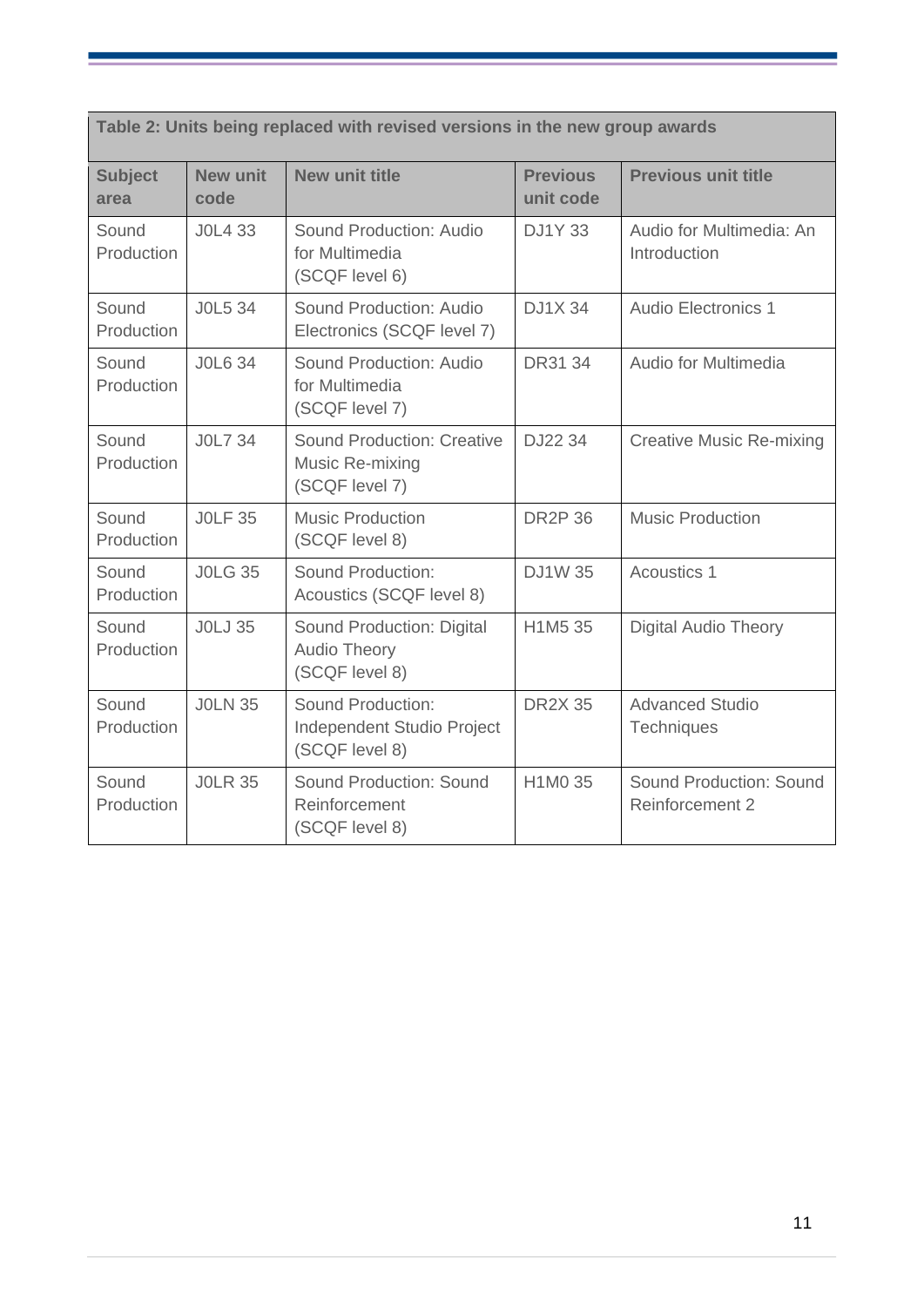#### **Requests to add units from the new frameworks to previous frameworks**

To support the transition from the lapsing awards to the new awards, centres can request that new units from the new group awards be added to the optional sections of the frameworks for the lapsing awards, by completing a **Change Request Form**. Such requests will be considered by SQA and, if appropriate, requests will be actioned. You can see the details of new units in Table 3.

| Table 3: New units that may be added to the lapsing award frameworks on request |                  |                                                                                      |                      |                |  |
|---------------------------------------------------------------------------------|------------------|--------------------------------------------------------------------------------------|----------------------|----------------|--|
| <b>Subject area</b>                                                             | <b>Unit code</b> | <b>Unit title</b>                                                                    | <b>SCQF</b><br>level | <b>Credits</b> |  |
| <b>Music</b><br><b>Business</b>                                                 | <b>J00W 34</b>   | <b>Music Business: Communication Skills</b><br>(SCQF level 7)                        | $\overline{7}$       | $\mathbf{1}$   |  |
| <b>Music</b><br><b>Business</b>                                                 | <b>J00X 34</b>   | Music History: Genres, Record Labels and<br>Artists (SCQF level 7)                   | $\overline{7}$       | 1              |  |
| <b>Music</b><br><b>Business</b>                                                 | J015 35          | Music Business: Professional Development<br>Project (SCQF level 8)                   | 8                    | 3              |  |
| <b>Music</b><br><b>Business</b>                                                 | J0M4 34          | Music Business: Releasing a Record<br>(SCQF level 7)                                 | $\overline{7}$       | $\mathbf{1}$   |  |
| <b>Music</b><br><b>Business</b>                                                 | J0M5 34          | Music Business: Running a Live Music Event<br>(SCQF level 7)                         | $\overline{7}$       | $\overline{2}$ |  |
| <b>Music</b><br><b>Business</b>                                                 | <b>JOM6 34</b>   | <b>Music Business: Tour Management</b><br>(SCQF level 7)                             | $\overline{7}$       | $\mathbf{1}$   |  |
| <b>Music</b><br><b>Business</b>                                                 | <b>JOM7 34</b>   | Music Business: Understanding Sound<br>Production (SCQF level 7)                     | $\overline{7}$       | $\mathbf{1}$   |  |
| Sound<br>Production                                                             | J018 34          | Sound Production: Audio Skills (SCQF level 7)                                        | $\overline{7}$       | $\overline{2}$ |  |
| Sound<br>Production                                                             | J01B 34          | <b>Sound Production: Skills for Business</b><br>(SCQF level 7)                       | $\overline{7}$       | $\mathbf{1}$   |  |
| Sound<br>Production                                                             | J01A 34          | Sound Production: Recording and Mixing<br>(SCQF level 7)                             | $\overline{7}$       | $\overline{2}$ |  |
| Sound<br>Production                                                             | J01E 35          | Sound Production: Professional Development<br>Project (SCQF level 8)                 | 8                    | $\overline{2}$ |  |
| Sound<br>Production                                                             | J01F 35          | Sound Production: Skills for Mastering and<br>Final Format Production (SCQF level 8) | 8                    | $\overline{2}$ |  |
| Sound<br>Production                                                             | J01G 35          | Sound Production: Spatial Recording and<br>Reproduction (SCQF level 8)               | 8                    | $\overline{2}$ |  |
| Sound<br>Production                                                             | <b>JOL8 34</b>   | Sound Production: Game Audio (SCQF level 7)                                          | $\overline{7}$       | 1              |  |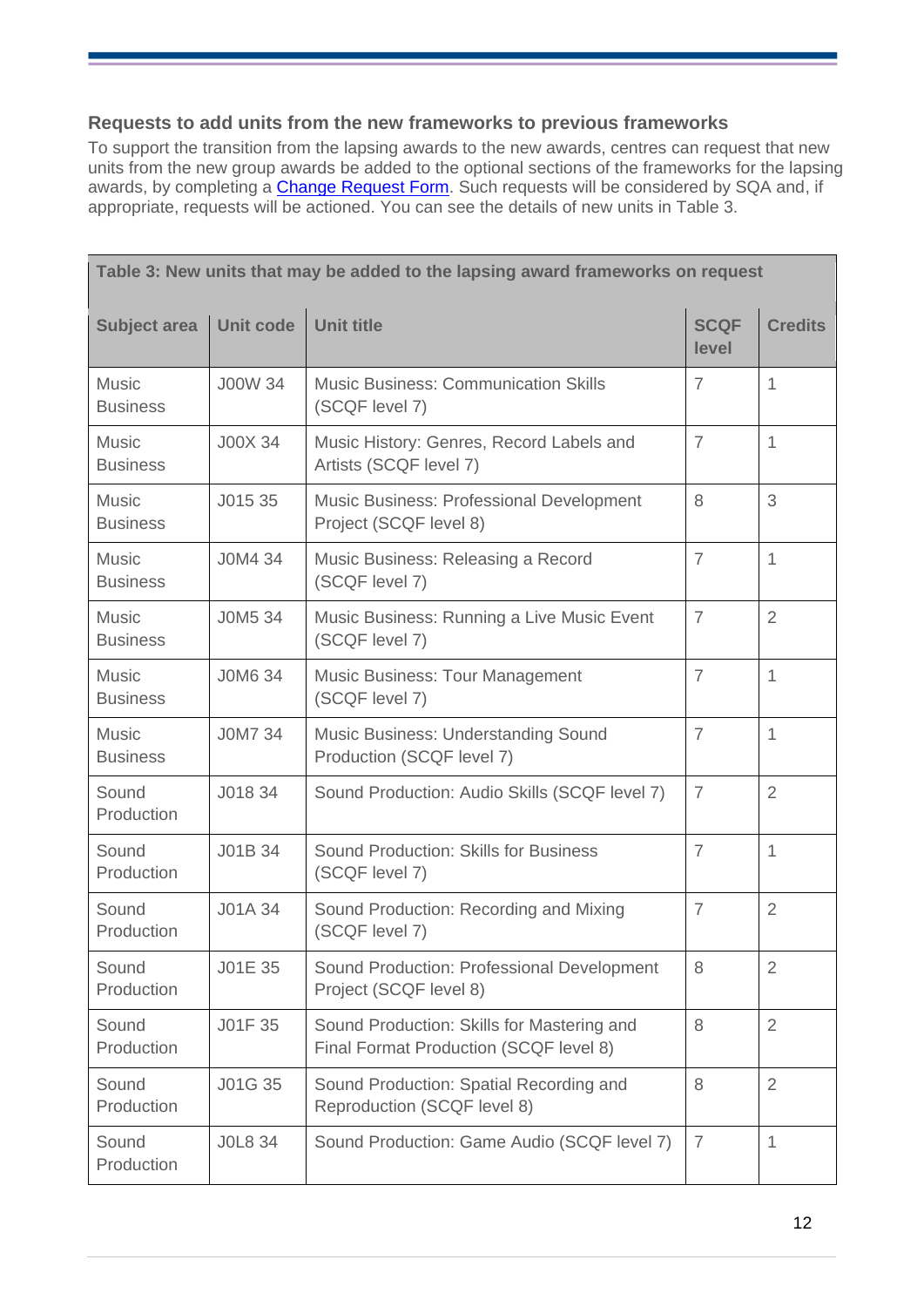| Table 3: New units that may be added to the lapsing award frameworks on request |                  |                                                                                  |                      |                |  |
|---------------------------------------------------------------------------------|------------------|----------------------------------------------------------------------------------|----------------------|----------------|--|
| <b>Subject area</b>                                                             | <b>Unit code</b> | <b>Unit title</b>                                                                | <b>SCQF</b><br>level | <b>Credits</b> |  |
| Sound<br>Production                                                             | <b>JOL9 34</b>   | Sound Production: Mixing Project<br>(SCQF level 7)                               | $\overline{7}$       | 1              |  |
| Sound<br>Production                                                             | <b>JOLA 34</b>   | Sound Production: Recording Project<br>(SCQF level 7)                            | $\overline{7}$       | 1              |  |
| Sound<br>Production                                                             | <b>JOLB 34</b>   | Sound Production: Synthesis and Sampling<br>(SCQF level 7)                       | $\overline{7}$       | 1              |  |
| Sound<br>Production                                                             | <b>JOLD 34</b>   | Sound Production: Visual Audio Programming<br>(SCQF level 7)                     | $\overline{7}$       | 1              |  |
| Sound<br>Production                                                             | <b>JOLH 35</b>   | Sound Production: Audio Systems Integration<br>(SCQF level 8)                    | 8                    | 1              |  |
| Sound<br>Production                                                             | <b>JOLK 35</b>   | Sound Production: Foley and Automated<br>Dialogue Replacement (SCQF level 8)     | 8                    | $\overline{2}$ |  |
| Sound<br>Production                                                             | <b>JOLM 35</b>   | Sound Production: Game Audio (SCQF level 8)                                      | 8                    | $\overline{2}$ |  |
| Sound<br>Production                                                             | <b>JOLP 35</b>   | Sound Production: Performance Based Digital<br>Audio Workstations (SCQF level 8) | 8                    | 2              |  |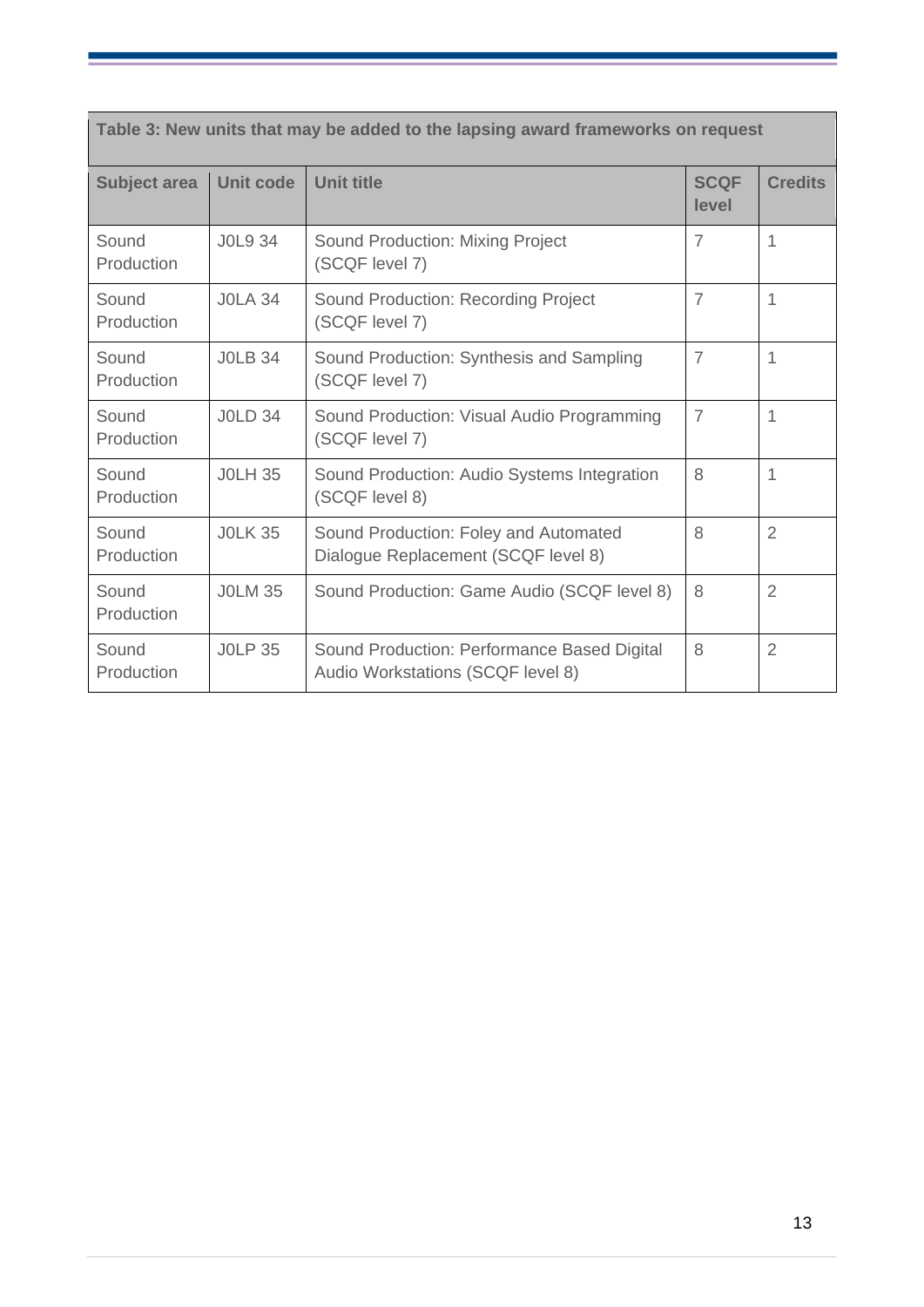### **Units retained in new group awards with no change**

Some units have been retained for the new group awards with no changes, and we detail these in Table 4.

| Table 4: Units being retained in new frameworks with no changes |                  |                                                                    |                      |                |  |
|-----------------------------------------------------------------|------------------|--------------------------------------------------------------------|----------------------|----------------|--|
| <b>Subject area</b>                                             | <b>Unit code</b> | <b>Unit title</b>                                                  | <b>SCQF</b><br>level | <b>Credits</b> |  |
| <b>Music</b>                                                    | DJ28 33          | Keyboard Skills for Music Production                               | 6                    | $\mathbf{1}$   |  |
| <b>Music</b>                                                    | <b>FN1E 34</b>   | <b>Cultural Studies: An Introduction</b>                           | $\overline{7}$       | $\overline{2}$ |  |
| <b>Music</b>                                                    | <b>FN1F34</b>    | Music: Arranging for Tuned and Non-Tuned<br>Percussive Instruments | $\overline{7}$       | $\overline{2}$ |  |
| <b>Music</b>                                                    | F3P6 35          | Music History and Analysis (Access to Degree)                      | 8                    | $\mathbf{1}$   |  |
| Other                                                           | <b>H7FH 33</b>   | <b>Intellectual Property</b>                                       | 6                    | $\mathbf{1}$   |  |
| Other                                                           | <b>DM0W 34</b>   | <b>Creative Project</b>                                            | $\overline{7}$       | $\overline{2}$ |  |
| Other                                                           | <b>DJ2D 34</b>   | Mathematics for Audio Technology 1                                 | $\overline{7}$       | 1              |  |
| Other                                                           | <b>DE3R 34</b>   | <b>Personal Development Planning</b>                               | $\overline{7}$       | $\mathbf{1}$   |  |
| Other                                                           | <b>HJ4W 34</b>   | <b>Work Placement</b>                                              | $\overline{7}$       | $\mathbf{1}$   |  |
| Sound<br>Production                                             | <b>DV3E 34</b>   | Audio for Visual Art/Images                                        | $\overline{7}$       | 1              |  |
| Sound<br>Production                                             | H1M3 34          | Audio Post Production: An Introduction                             | $\overline{7}$       | $\mathbf{1}$   |  |
| Sound<br>Production                                             | <b>DJ2C 34</b>   | Sound Production: Location Recording                               | $\overline{7}$       | 1              |  |
| Sound<br>Production                                             | <b>DR0N 35</b>   | Audio System Design                                                | 8                    | $\mathbf{1}$   |  |
| Sound<br>Production                                             | DJ24 35          | History of the Audio Industries                                    | 8                    | 1              |  |
| Sound<br>Production                                             | <b>DR2V 36</b>   | Acoustics 2 (SCQF level 9)                                         | 9                    | 1              |  |